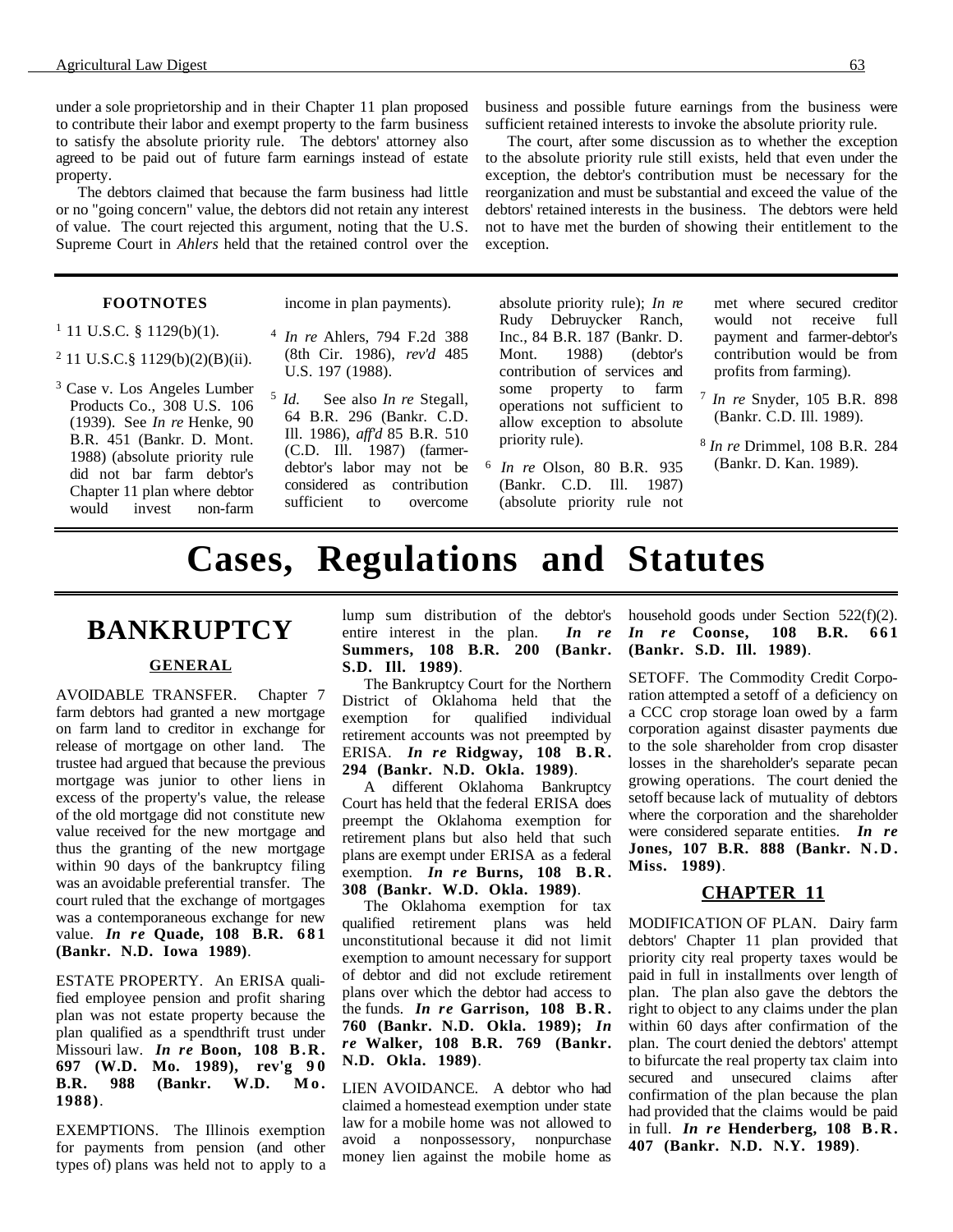### **CHAPTER 12**

MODIFICATION OF PLAN. A Chapter 12 debtor's confirmed plan provided several "drop dead" clauses allowing creditors remedies in the event the debtor defaulted on any plan payments. After defaulting on some plan payments, the debtor sought modification of the plan. The Bankruptcy Court had held that because the plan had provisions governing default by the debtor, the debtor could not modify the plan. The District Court reversed on that point of law without ruling on whether the modifications sought were allowable. *In re* **Mader, 108 B.R. 643 (N.D. Ill. 1989)**.

PLAN. Prior to filing for bankruptcy, debtors owned one tract of farmland and rented another from their parents. The owned tract, however, was mortgaged for a debt owed by the parents but without personal liability of the debtors. The parents transferred the rented farmland to the debtors and then filed Chapter 7 bankruptcy. The debtors did not assume the mortgage on this farmland but took ownership subject to their parents' mortgage. The debtors then filed in Chapter 12. The Chapter 12 plan proposed to pay the mortgages on both tracts of land. The court held that although the debtors were not liable for the mortgages beyond the value of the land, both mortgages were claims against property of the bankruptcy estate and could be dealt with in the plan. However, the court held that the plan was not proposed in good faith because the combination of the parents' transfer of the farmland to the debtors without the debtors' assumption of the mortgage, followed by the parents' filing of Chapter 7 and the debtors' filing of Chapter 12 subjected the mortgagee to possible loss of security without recourse against any of the debtors personally. *In re* **Marshall, 108 B.R. 195 (Bankr. C.D. Ill. 1989)**.

SALE OF ESTATE ASSETS. Although Section 1206 refers only to the sale of estate property by the trustee, a Chapter 12 debtor in possession was allowed to sell farm land. The sale was permitted where the proceeds of the sale remained subject to the liens on the land. *In re* **Brileya, 108 B.R. 444 (Bankr. D. Vt. 1989)**.

### **FEDERAL TAXATION**

DISCHARGE. Debtor's liability for tax deficiency was not nondischargeable because of the debtor's fraudulent filing of

income tax returns where the only evidence was that debtor significantly underreported income. *In re* **Graham, 108 B.R. 498 (Bankr. E.D. Pa. 1989)**.

NET OPERATING LOSSES. A parent holding company corporation was enjoined from claiming a business bad debt for stock owned in debtor subsidiary corporation which would deny the subsidiary's bankruptcy estate of a net operating loss carryover deduction. The court held that the net operating loss carryover was property of the bankruptcy estate and the parent corporation's claiming of a deduction would violate the automatic stay as an attempt to control estate property. *In re* **Prudential Lines, Inc., 107 B.R. 832 (Bankr. S.D. N.Y. 1989)**.

RESPONSIBLE PERSON. The debtor was an officer of a corporation and was liable as a "responsible person" for the corporation's withholding employment taxes. The corporation had provided for the deficiency in withholding taxes in its Chapter 11 plan which was confirmed. The debtor had filed a personal Chapter 13 plan. IRS attempted to assess the "responsible person" penalty in the Chapter 13 proceeding. The court held that the effect of the assessment against the debtor on the Chapter 11 plan was relevant to allowance of the IRS claim in the Chapter 13 case and required a hearing to present evidence of the effect on the Chapter 11 plan. *In re* **Dobbins, 108 B.R. 638 (Bankr. W.D. 1989)**.

### **FEDERAL AGRICULTURAL PROGRAMS**

### **1990 FARM BILL**

The 1990 farm bill, H.R. 3950, has been introduced under the title Food and Agricultural Resources Act of 1990. The new bill generally extends the provisions of the 1985 Act. Although the final version is still far from certain, some aspects of the introduced bill are summarized here—

Target prices. The minimum target price for wheat would be \$4.00 per bushel, for corn \$2.75 per bushel and for feed grains at a "fair reasonable rate."

Support levels. The loan rates for wheat and feed grains would continue at 75 and 85 percent of the market price for the preceding five market years, excluding the highest and lowest years. Loan levels may be reduced by the Secretary by up to 20 percent but only if compensation payments are made to producers. The loan rate for soybeans would be 75 percent of the previous five year price, not to exceed 5 percent decline per year and not lower than \$4.50 per bushel.

Acreage reductions. If wheat stocks exceed 1 billion bushels the acreage reduction must be between 20 and 30 percent. If corn stocks exceed 2 billion bushels, acreage reduction must be between 12.5 and 20 percent. If corn stocks are between 1.8 and 2 billion bushels, the acreage reduction must be between 10 and 12.5 percent. The national program acreage provisions are extended if no acreage reduction is in effect.

Conservation reserve program. The 1990 bill continues the discretionary authority for enrollment of highly erodible lands in the CRP.

Other continued programs: The current per "person" total program payment limitations are continued. Advance deficiency payments are to be continued. The Food security wheat reserve is continued. The system for determining acreage base and program yields is continued. Prevented planting disaster payments, land diversity payments, payment in kind deficiency payments and planting of alternative crops on conserving use are continued.

**BORROWER'S RIGHTS.** Farm debtors allowed to sue for declaratory and injunction relief against Farm Credit Bank for failure to give borrowers notice of right of first refusal to repurchase land. *In re* **Jarrett Ranches, Inc., 107 B.R. 963 (Bankr. D. S.D. 1989)**.

A Farm Credit Bank and Production Credit Association entered into an agreement with farm debtors restructuring their farm loans. Under the agreement the debtors agreed to waive their rights under the Agricultural Credit Act of 1987 for a first option to repurchase some of the land transferred to the FCB. However, FCB later offered to resell the land to the debtors but after the debtors initiated purchase negotiations, the FCB revoked the offer. The court held that the offer to resell the land to the debtors reinstated their rights under the Agricultural Credit Act of 1987 and that once reinstated, the rights could not be revoked by FCB. The land was to be sold at public auction in 59 parcels. When the highest bid was received for each parcel, the FCB was to inform the debtors who then would be required to bid against the highest bidder for the land. The court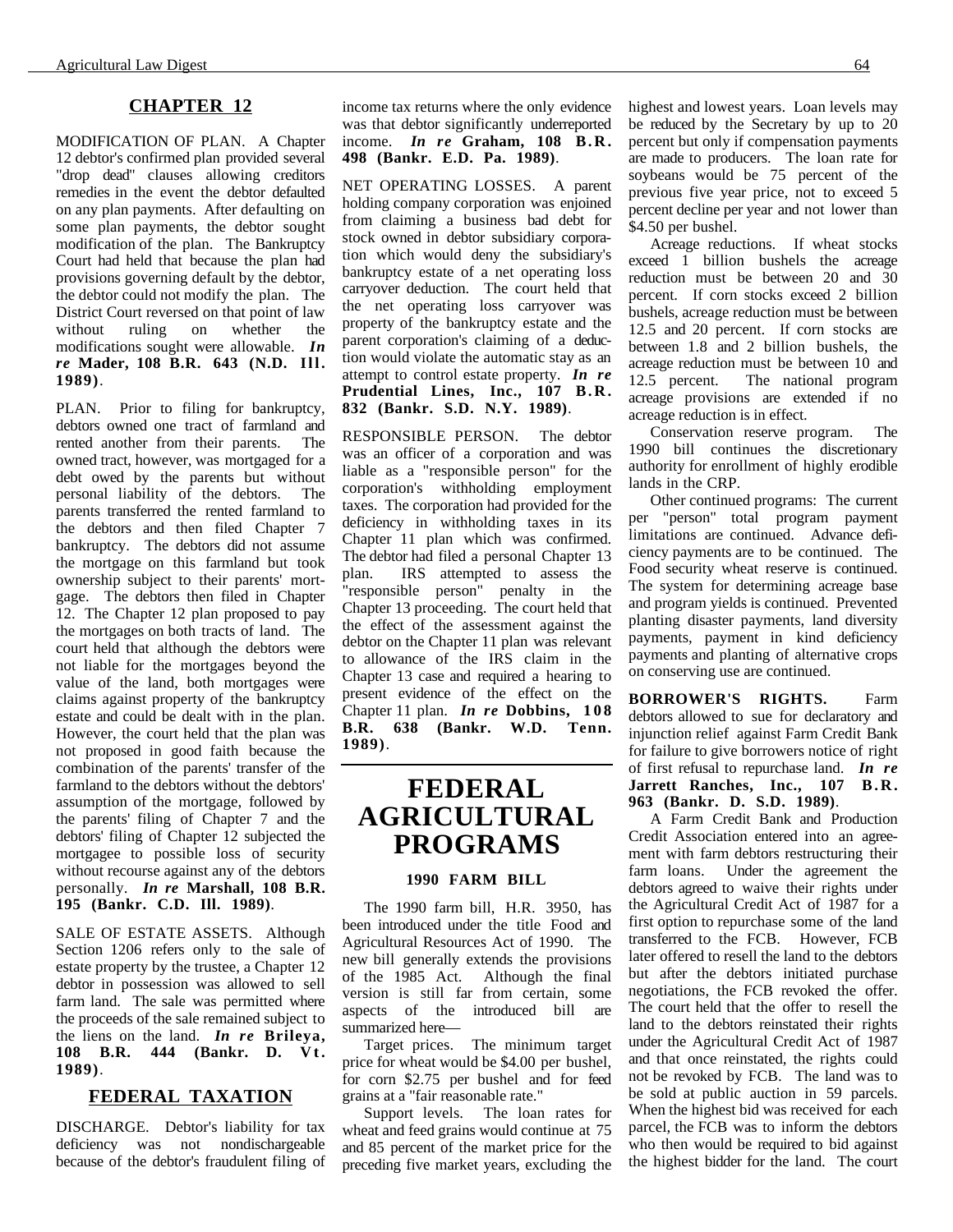held that where the FCB intends to sell the entire amount of repossessed land, the land must be sold as one unit and that once a high bid for the land had been obtained, the debtor could only be required to match or exceed the highest bid in order to exercise the right of first purchase. Because the FCB failed to follow the correct sale procedures, the court ordered the resale of the land in compliance with the debtor's rights under the Agricultural Credit Act of 1987. *In re* **Jarrett Ranches, Inc., 107 B.R. 969 (Bankr. D. S.D. 1989)**.

Farm debtors of a Farm Credit Bank sued the bank for failure of the bank to provide, within 45 days of a foreclosure, the debtors with a written notice of their rights to negotiate a restructuring of their loans under the Agricultural Credit Act of 1987. The court ruled that the debtors had a right to bring a private action under the 1987 Act and that the debtors were entitled to the rights under the 1987 Act although the debtors were in bankruptcy at the time of foreclosure. However, the court ruled that the bank did not violate the 1987 Act because the bank had provided the debtors with an opportunity to negotiate the restructuring of their loans before foreclosure. The debtors had no rights under the 1987 Act to sue FCB employees individually. **HIll v. Farm Credit Bank of St. Louis, 726 F. Supp. 1201 (E.D. Mo. 1989)**.

**COMMUNITY LOANS**. The FmHA has adopted as a final rule amendments to the regulations governing the servicing of community and insured business program loans and grants. **55 Fed. Reg. 4399 (Feb. 8, 1990), amending 7 C.F.R. Part 1951, subpart E**.

**COTTON**. The Commodity Credit Corporation has announced that the 1990 loan level for Extra Long Stable (ELS) cotton is \$0.8177 per pound, the target price is \$0.981 per pound, the acreage reduction is 5 percent, and recourse loans will be available for 1990 ELS seed cotton. **5 5 Fed. Reg. 5033 (Feb. 13, 1990)**.

**CROP INSURANCE**. The Federal Crop Insurance Corporation has announced a proposed rule adding a common set of crop insurance regulations and a common policy of insurance applicable to all crop insurance policies, effective with the 1991 crops. **55 Fed. Reg. 4382 (Feb. 7 , 1990), adding 7 C.F.R. Part 499**.

The Federal Crop Insurance Corporation has adopted as a final rule the addition of the fresh plum endorsement to the general crop insurance regulations. **5 5 Fed. Reg. 4395 (Feb. 8, 1990), adding 7 C.F.R. § 401.146**.

**CROP LOANS**. A farm corporation defaulted on its federal crop loan with the Commodity Credit Corporation and the CCC took possession of the collateral soybeans. The CCC transferred the beans from the corporation's storage to a third party which eventually purchased the beans. The court found that CCC used poor methods of shipping and storing the beans and had commingled the beans with beans of different quality. Thus, CCC was unable to accurately determine or prove the quantity or quality of the corporation's beans when obtained by CCC and the court did not allow CCC to assess a deficiency against the corporation when the beans sold for less than the loan amount. *In re* **Jones, 107 B.R. 888 (Bankr. N.D. Miss. 1989)**.

**FEES**. The Agricultural Marketing Service has announced a proposed rule increasing the hourly fee rates for voluntary federal meat grading and certification services. **55 Fed. Reg. 3962 (Feb. 6, 1990), amending 7 C.F.R. § 54.27**.

The Agricultural Marketing Service has announced a proposed rule increasing the hourly fee rates for voluntary federal egg products inspection and egg, poultry and rabbit grading services. **55 Fed. Reg. 3963 (Feb. 6, 1990), amending 7 C.F.R. Parts 55, 56, 59, 70**.

The Food Safety and Inspection Service has adopted as a final rule increases in the fees charged for overtime and holiday inspections, voluntary inspection, identification, certification and laboratory services. **55 Fed. Reg. 4410 (Feb. 8, 1990), amending 7 C.F.R. §§ 391.2, . 3 , .4**.

The Agricultural Marketing Service has announced a proposed rule increasing the hourly fee rates for inspection and grading of tobacco offered for importation into the United States. **55 Fed. Reg. 4615 (Feb. 9, 1990), amending 7 C.F.R. § 29.500**.

**GRAPES**. The Animal and Plant Inspection Service has announced proposed rules allowing importation of grapes from Australia with fumigation and cold treatments. **55 Fed. Reg. 3963 (Feb. 6, 1990), adding 7 C.F.R. § 319.56-2h**.

**HONEYBEES**. The Animal and Plant Inspection Service has announced proposed rules removing restrictions on the importation of honeybees and honeybee semen from New Zealand. **55 Fed. Reg. 3968 (Feb. 6, 1990), amending 7 C.F.R. § 322.1**.

**KIWI**. The Agricultural Marketing Service has issued an interim final rule relaxing the minimum net weight requirements for kiwi grown in California for the remainder of the 1989-90 shipping season. **55 Fed. Reg. 5569 (Feb. 16, 1990), amending 7 C.F.R. § 920.302**.

**MILK**. The Agricultural Marketing Service has announced a proposed suspension from February through August 1990 of the shipping standards for supply plants and the monthly requirement that a dairy farmer's milk be received at a pool plant in order to be eligible for diversion to nonpool plants. The AMS also announced the proposed termination of a portion of the "producer" definition in the Southwest Plains milk marketing order which prevents dairy farmers from being considered producers under the order during February through July if they did not sufficiently supply the market during the previous fall months. **55 Fed. Reg. 5854 (Feb. 20, 1990)**.

**PERISHABLE AGRICULTURAL COMMODITIES ACT**. A produce seller sold produce to the debtor under a written agreement that payment was due within 30 days after invoice. However, because the court found that the parties in practice ignored the payment term provision, the produce seller had failed to comply with the PACA trust fund requirements. The produce seller later purchased produce stalls from the buyer in partial satisfaction of past due accounts and leased the stalls back to the buyer giving the buyer an option to repurchase some of the stalls if the past due amounts were paid. The court held that this arrangement gave the seller equity securing the produce sold after the transfer and the seller did not have rights in the PACA trust funds after the transfer. *In re* **Lombardo Fruit & Produce Co., 107 B.R. 952 (Bankr. E.D. Mo. 1989)**.

**POULTRY.** The Animal and Plant Inspection Service has announced an interim rule adding *Salmonella enteritidis* serotype *enteritidis* (SE) to be a communicable disease of poultry in the United States and adding restrictions on the interstate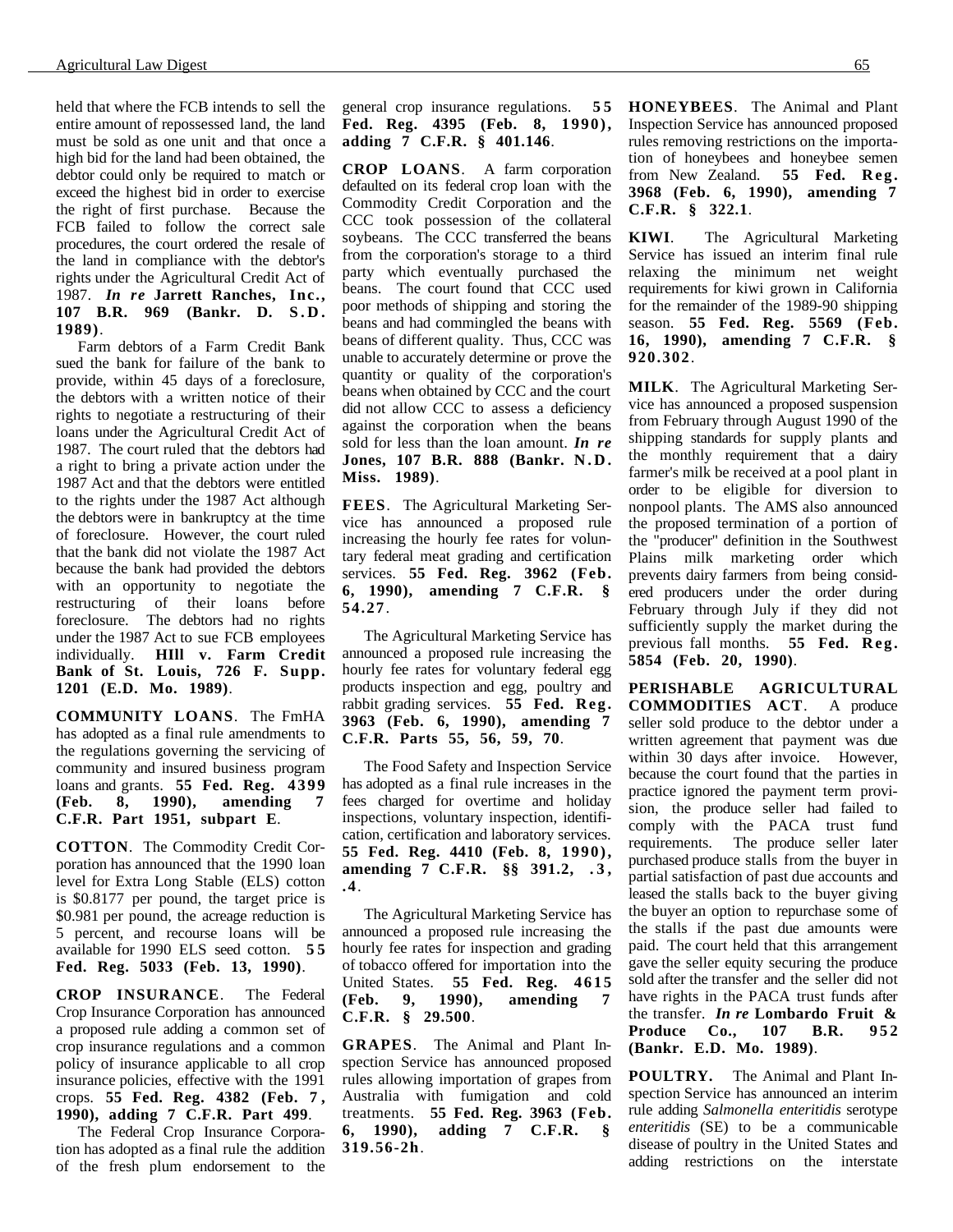movement of chickens, eggs and egg products from flocks tested to have SE. The interim rule also adds testing requirements for egg production flocks. **55 Fed. Reg. 5576 (Feb. 1 6 , 1990), adding 7 C.F.R. §§ 82.30 - .36**.

**PRUNES.** The Agricultural Marketing Service has issued an interim final rule changing the boundaries of the districts established for independent producer representation on the prune marketing committee. **55 Fed. Reg. 5570 (Feb. 16, 1990), amending 7 C.F.R. § 993.128**.

**RICE**. The Federal Grain Inspection Service has announced a proposed rule amending the United States Standards for rough rice, brown rice for processing and milled rice to establish two subclasses for short grain rice: short grain rice and short grain sweet rice. **55 Fed. Reg. 4582 (Feb. 8, 1990), amending 7 C.F.R. Part 68**.

**RURAL HOUSING**. The FmHA has revised its interim rule for the prepayment of rural housing and labor housing loans. **55 Fed. Reg. 4985 (Feb. 13, 1990), amending 7 C.F.R. Part 1965, Subpart B, Exhibit E**.

**SPEARMINT OIL**. The Agricultural Marketing Service has announced an interim final rule increasing the quantity of Class 3 spearmint oil which may be purchased from producers during the 1989- 1990 marketing year. **55 Fed. Reg. 4983 (Feb. 13, 1990), amending 7 C.F.R. § 985.209**.

### **FEDERAL ESTATE AND GIFT TAX**

**GENERATION SKIPPING TRANSFERS**. Under the decedent's will, one half of the residuary estate was bequeathed to the decedent's child, unless the child predeceased the decedent, in which case the property passed to the child's issue. One of the decedent's surviving children will submit a qualified and timely written disclaimer of the interest in the residuary property equal to the maximum amount exempt from the generation skipping transfer tax less any other amounts subject to the GSTT. IRS ruled that the disclaimed amounts would be eligible for the \$2 million exemption from the GSTT. **Ltr. Rul. 9004015, Oct. 27, 1989**.

**MARITAL DEDUCTION**. Decedent had bequeathed a specific value of property to a child with the value of estate assets to be determined at the date of distribution with the residuary of the estate to the surviving spouse. The value of the estate assets declined significantly during administration of the estate. The IRS ruled that the decline in value of estate assets does not make the bequest to the surviving spouse a terminable interest. **Rev. Rul. 90-3, I.R.B. 1990-4, 13**.

**PRIOR TRANSFER CREDIT**. Under I.R.C.  $\S$  2013(c)(1), the prior transfer credit may not exceed the amount by which the transferee's estate tax, computed after the allowance of all credits except the credit for tax on prior transfers, exceeds the estate tax computed by excluding from the transferee's gross estate the value of the transferred property. IRS has ruled that for purposes of determining this limitation, the unlimited marital deduction should be claimed for amounts bequeathed to a surviving spouse. **Rev. Rul. 90-2, I.R.B. 1990-4, 12**.

**TAX LIENS**. Under I.R.C. § 6324(a)(1) a tax lien for unpaid federal estate taxes is 10 years from the date of death. Two Circuit Courts of Appeals have held that section  $6324(a)(1)$  requires the IRS to complete collection, including any court action, within the ten year period. **United States v. Potemken, 841 F.2d 9 7 (4th Cir. 1988); United States v . Clavenger, 517 F.2d 230 (7th Cir. 1975).** However, the U.S. District Court for the Eastern District of Tennessee has held that the ten year limitation is tolled by the filing of a court action by the IRS for collection of the tax. **Beaty v . United States, 90-1 U.S.T.C. ¶ 60,004 (E.D. Tenn. 1989)**.

**SPECIAL USE VALUATION**. A qualified heir received title to property for which special use valuation was elected. Before the administration of the estate had closed the heir sold part of special use valued property to an unrelated party. The heir incurred expenses in the sale of the property and interest from late payment of the estate tax due from recapture of special use valuation benefits resulting from the sale of the property. IRS ruled that because the sale was not necessary for the administration of the estate, the costs of the sale and interest on the late payment of estate tax were not deductible as estate administrative costs. **Rev. Rul. 90-8, I.R.B. 1990-5, Jan. 29, 1990**.

A qualified heir had mortgaged property for which a special use valuation election had been taken when the heir received the property. The heir subsequently defaulted on the loans secured by the mortgage and the property was sold at a foreclosure sale with the proceeds used to pay off a portion of the loan. The court held that although the foreclosure sale was an involuntary conversion of the property, because the heir failed to reinvest the proceeds in substitute qualified property, the heir was liable for recapture tax. *In re* **Morgan, 90-1 U.S.T.C. ¶ 60,005 (Bankr. E.D. Okla. 1990)**.

**TRANSFERS WITH RETAINED INTERESTS**. A major shareholder of a closely-held corporation transferred shares of nonvoting common stock to the shareholder's children while retaining all of the voting and some of the nonvoting stock. IRS ruled that because the potential appreciation of the corporation property will accrue to each shareholder in proportion to their stock ownership, the stock transferred would not be includible in the shareholder's gross estate. IRS also ruled that because the shares transferred did not ever have any voting rights, the shareholder did not transfer the stock while retaining the voting rights in the stock and the stock transferred would not be includible in the shareholder's gross estate. **Ltr. Rul. 9004017, Oct. 27, 1989**.

The sole shareholder of a corporation received a second class of common stock which had no voting powers as a dividend. The shareholder transferred the nonvoting stock to sons and grandchildren while retaining the voting common stock. IRS ruled that because the transferred stock did not ever have voting rights, the nonvoting stock would not be included in the transferor's gross estate. **Ltr. Rul. 9004009, Oct. 26, 1989**.

**TRUSTS**. A trust established with three income beneficiaries was to be divided under a state court action into three separate trusts. IRS ruled that the separation was not a transfer subject to gift tax because the interests of the beneficiaries did not change except as to the form of the trusts. IRS also ruled that the trusts were not subject to the generation skipping transfer tax because the original trust was not subject to the GSTT as an irrevocable trust established before September 25, 1985. The new trusts were ruled not to be grantor trusts for federal income tax purposes because the beneficiaries did not establish the original trust; the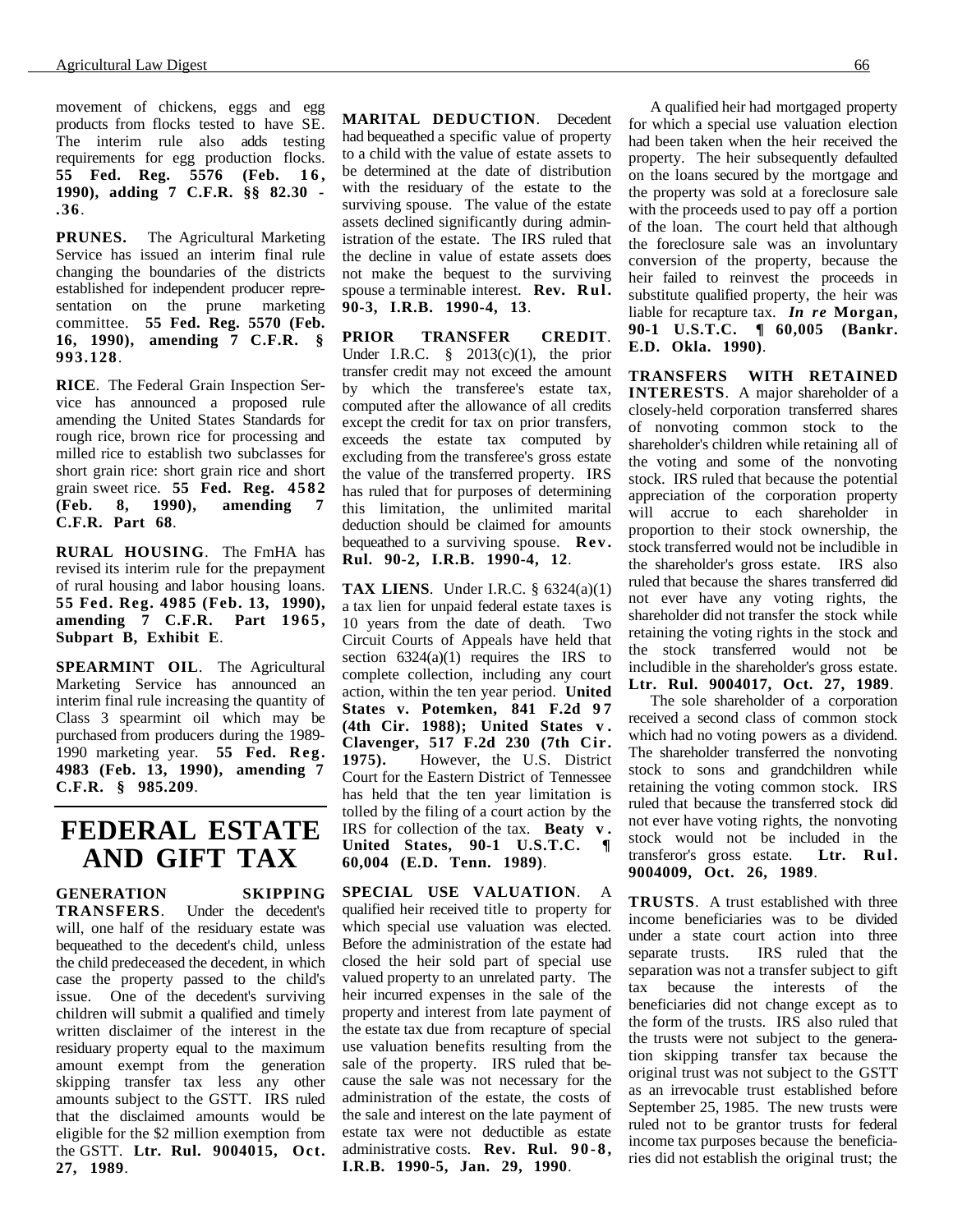state court action was ruled not to be an establishment of the trusts, but only a modification. Finally, the division of the trust was ruled a nontaxable transfer of the trust corpus for federal income tax purposes. **Ltr. Rul. 9004007, Oct. 19, 1989**.

**VALUATION**. A grantor established a three year irrevocable trust with the grantor as income beneficiary. If the grantor died before the termination of the trust, the principal of the trust was to be distributed to the grantor's estate. If the trustee, an independent third party, decided to terminate the trust prior to the end of three years, the grantor was to receive "that fractional share of the principal of the trust which constitutes the then value of the trust determined immediately prior to such termination by using the method of valuation by which the donor's interest would be valued for federal gifts tax purposes." If the grantor survived the trust, the trust was to continue with other named beneficiaries. IRS ruled that because the grantor was now in normal health, the transfer of property to the trust was subject to gift tax and that the value of the grantor's retained interest in the trust could be valued using the actuarial tables of Treas. Reg. § 25.2512-5. **Ltr. Rul. 9004002, Oct. 12, 1989**.

### **FEDERAL INCOME TAXATION**

#### **CORRECTION TO FARMERS TAX GUIDE**

On page 61, right column, it states that only cash wages count against the \$2,500 limit for FICA tax purposes. I.R.C. §  $3121(a)(8)(B)(ii)$  uses the term "employer's expenditures for agricultural labor" rather than "cash remuneration" which is used<br>elsewhere in the same section. elsewhere in the same section. Accordingly, it appears that *all* wages count against the \$2,500 threshold figure, even wages paid in kind.

**DEPRECIATION**. Taxpayer was allowed ACRS deduction for a full year's depreciation for a computer where the taxpayer had been in business for the entire year. **McKnight v. Commr, T.C. Memo. 1990-69**.

**DISCHARGE OF INDEBTED-NESS.** An insolvent debtor transferred to a creditor in satisfaction of a debt property with a fair market value exceeding the debtor's basis in the property but less than the amount of debt discharged by the creditor. IRS ruled that the transfer was a disposition causing recognition of gain to the debtor to the extent the fair market value of the property exceeded the debtor's basis in the property. The amount by which the discharged debt exceeded the fair market value of the property was discharge of indebtedness income. However, the debtor did not recognize income from the discharge of indebtedness from the amount of debt discharged in excess of the fair market value of the property in this case because the amount of debt discharged did not exceed the amount by which the debtor was insolvent. **Rev. Rul. 90-16, I.R.B. 1990-8, 5**.

Farm debtors had transferred land to a creditor in satisfaction of a debt which exceeded the fair market value of the land transferred. The debtors treated the transfer as a sale on their income tax return but did not elect Section 108 treatment for the discharge of indebtedness income. The court allowed the IRS to raise in its response to a motion for summary judgment that the debtors failed to make a timely election under Section 108 and ruled that because the debtors failed to make a Section 108 election with their income tax return, the debtors were not allowed Section 108 treatment of the discharge of indebtedness income. **Jenniges v . United States, 90-1 U.S.T.C. ¶ 50,090 (D. Minn. 1990)**.

**EMPLOYEE EXPENSES.** IRS has provided additional guidelines for an optional method of computing the deductible costs of business incidental expenses incurred while the employee or self-employed person is traveling away from home. **Rev. Proc. 90-15, I.R.B. 1990-10, March 5, 1990**.

**INTEREST RATES**. For April 1, 1990 through June 30, 1990, the interest rate on underpayments of federal taxes is 11 percent and is 10 percent for overpayments of federal taxes. **Rev. Rul. 90-19, I.R.B. 1990-9, Feb. 26, 1990**.

**INVESTMENT TAX CREDIT**. A pipeline construction company's payment of surface damages to landowners was held to be part of the cost of the pipeline easements purchased from the landowners. Because the easements are considered intangible property, the cost of the easements and surface damages were not eligible for investment tax credit. **True v. United States, 90-1 U.S.T.C. ¶**

**50,062 (10th Cir. 1990), rev'g on point 603 F. Supp. 1370 (D. Wyo. 1985)**.

#### **PARTNERSHIPS**

LIMITED PARTNERSHIPS. IRS has ruled that the Mississippi limited partnership act corresponds to the Uniform Limited Partenrship Act for purposes of Treas. Reg. § 301.7701-2. **Rev. Rul. 90-18, I.R.B. 1990-8, 18**.

MERGERS. Three partnerships merged with one of the partnerships treated as the continuing partnership. The other two partnerships liquidated their shares in the merged partnership by transferring them to<br>their partners. The distributed shares The distributed shares equaled 50 percent of the continuing partnership. The IRS ruled that the continued partnership was not terminated by the distribution. **Rev. Rul. 90-17, I.R.B. 1990-8, 13**.

**PENALTIES**. IRS has announced circumstances under which the disclosure on a return is adequate for reducing the understatement of income tax under I.R.C. § 6662(d) as added by the Revenue Reconciliation Act of 1989, Pub. L. No 101-239, § 7721, 103 Stat. 2106 (1989). **Rev. Proc. 90-16, I.R.B. 1990-10, March 5, 1990**.

#### **S CORPORATIONS**

INADVERTENT TERMINATION. An S corporation's status was terminated when a second class of stock was issued as a result of the failure of the board of directors to amend the bylaws to remove differences between the types of stock except for voting rights. IRS ruled the termination inadvertent where not tax motive was found and all shareholders had intended to be treated as S corporation shareholders. **Ltr. Rul 9004006, Oct. 18, 1989**.

**SECTION 1244 STOCK.** Taxpayers were denied an ordinary loss deduction for disposition of Section 1244 stock where the taxpayers failed to prove that the stock was common stock or to give evidence as to the nature of the corporation's income or the amount of corporation capital. *In re*<br>Neeseman, 90-1 U.S.T.C. **Neeseman, 90-1 U.S.T.C. ¶ 50,088 (Bankr. N.D. Ga. 1989)**.

**SOCIAL SECURITY TAX**. IRS Circular E "Employer's Tax Guide" incorrectly states the maximum amount of 1990 wages subject to social security tax at \$50,400. The correct amount is \$51,300.